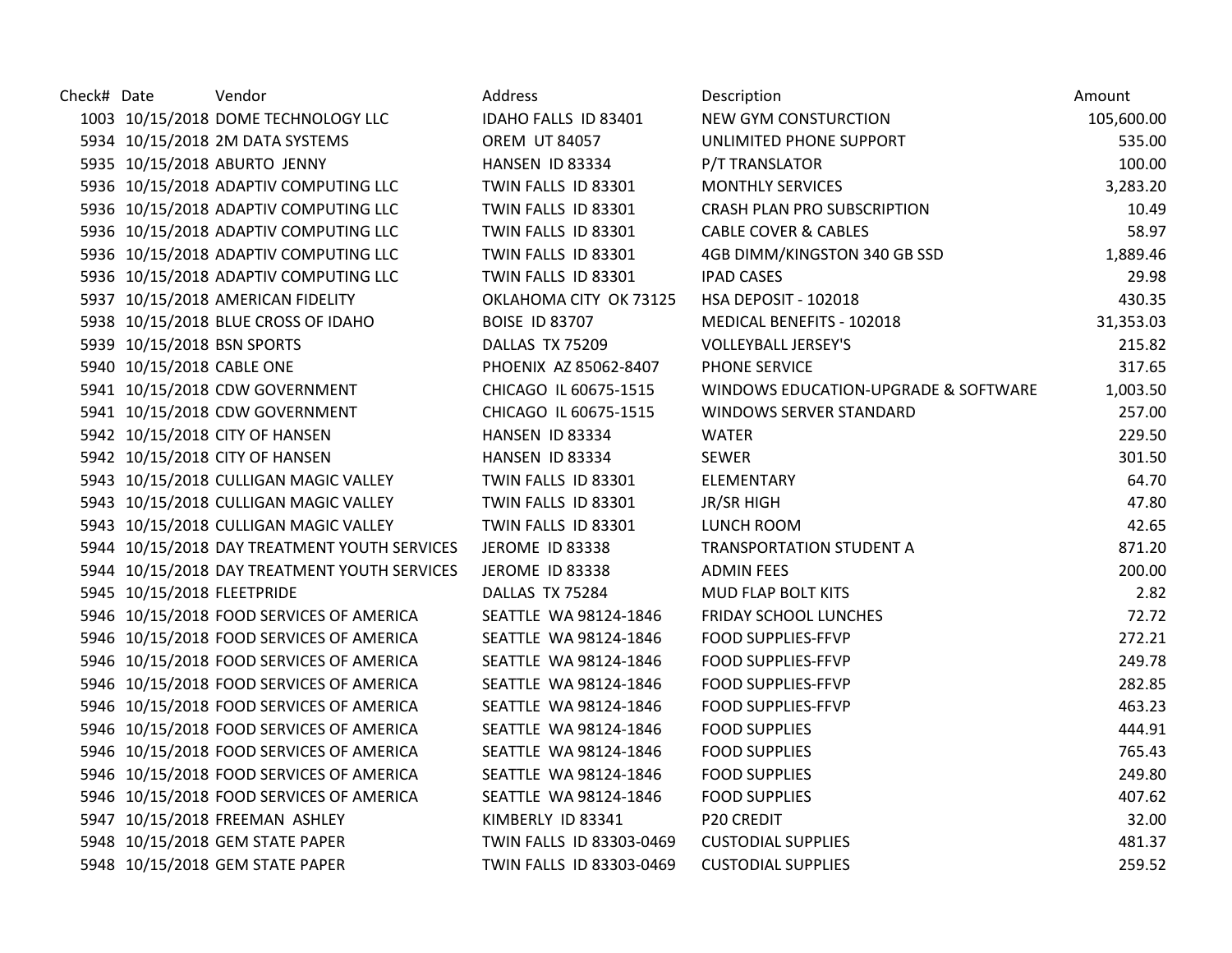| 5948 10/15/2018 GEM STATE PAPER              | TWIN FALLS ID 83303-0469 | <b>CUSTODIAL SUPPLIES</b>                 | 176.46     |
|----------------------------------------------|--------------------------|-------------------------------------------|------------|
| 5948 10/15/2018 GEM STATE PAPER              | TWIN FALLS ID 83303-0469 | <b>CREDIT</b>                             | (30.43)    |
| 5948 10/15/2018 GEM STATE PAPER              | TWIN FALLS ID 83303-0469 | <b>CREDIT</b>                             | (125.01)   |
| 5948 10/15/2018 GEM STATE PAPER              | TWIN FALLS ID 83303-0469 | <b>CREDIT</b>                             | (61.29)    |
| 5948 10/15/2018 GEM STATE PAPER              | TWIN FALLS ID 83303-0469 | <b>CREDIT</b>                             | (110.93)   |
| 5949 10/15/2018 GLACIER REFRIGERATION INC    | TWIN FALLS ID 83303      | RECHARGE WALK IN                          | 117.69     |
| 5949 10/15/2018 GLACIER REFRIGERATION INC    | TWIN FALLS ID 83303      | <b>COMPRESSOR REPAIR ON FRIDGE</b>        | 642.86     |
| 5950 10/15/2018 GRANT PAM                    | SUN VALLEY ID 83354      | MEAL FOR ELL CONF                         | 9.00       |
| 5950 10/15/2018 GRANT PAM                    | SUN VALLEY ID 83354      | MEAL FOR MIGRANT LIAISON CONF             | 7.50       |
| 5951 10/15/2018 GREAT AMERICA FINANCIAL SERV | DALLAS TX 75266-0831     | COPIER AGREEMENT-ELEM                     | 138.00     |
| 5951 10/15/2018 GREAT AMERICA FINANCIAL SERV | DALLAS TX 75266-0831     | <b>COPIER AGREEMENT-HS</b>                | 121.00     |
| 5952 10/15/2018 HAFFNER'S LOCK & KEY         | TWIN FALLS ID 83301      | NEW LOCK FOR BATHROOM DOOR                | 204.35     |
| 5952 10/15/2018 HAFFNER'S LOCK & KEY         | TWIN FALLS ID 83301      | <b>KEY COPIES-HS</b>                      | 9.00       |
| 5953 10/15/2018 HAMILTON SHAREE              | KIMBERLY ID 83341        | MILEAGE TO NACAC CONF                     | 227.90     |
| 5953 10/15/2018 HAMILTON SHAREE              | KIMBERLY ID 83341        | SR NIGHT REFRESHMENTS                     | 66.38      |
| 5954 10/15/2018 HANSEN SCHOOL DISTRICT #415  |                          | EMPLOYER SHARE FICA/MEDICARE - 102018     | 13,551.66  |
| 5955 10/15/2018 HANSEN SCHOOL DISTRICT #415  |                          | <b>EMPLOYER SHARE RETIREMENT - 102018</b> | 20,510.53  |
| 5956 10/15/2018 HANSEN SCHOOL DISTRICT #415  |                          | PAYROLL - 102018                          | 182,697.72 |
| 5957 10/15/2018 HENDERSON RICHARD            | TWIN FALLS ID 83301      | MILEAGE-REGION IV DIRECTORS MTG           | 169.60     |
| 5957 10/15/2018 HENDERSON RICHARD            | TWIN FALLS ID 83301      | MILEAGE-FEDERAL PROG CONF                 | 309.52     |
| 5958 10/15/2018 HERNANDEZ DACIA              | HANSEN ID 83334          | <b>CRAFT SUPPLIES</b>                     | 119.47     |
| 5958 10/15/2018 HERNANDEZ DACIA              | HANSEN ID 83334          | <b>ENRICHMENT SUPPLIES</b>                | 92.97      |
| 5958 10/15/2018 HERNANDEZ DACIA              | HANSEN ID 83334          | <b>FRIDAY LUNCHES</b>                     | 447.51     |
| 5959 10/15/2018 HOME DEPOT CREDIT SERV       | LOUISVILLE KY 40290-1030 | <b>SUPPLIES FOR PROJECTS</b>              | 299.43     |
| 5959 10/15/2018 HOME DEPOT CREDIT SERV       | LOUISVILLE KY 40290-1030 | PAINT FOR BLEECHERS                       | 23.22      |
| 5960 10/15/2018 IDAHO ASSOC. OF SCHOOL ADMIN | <b>BOISE ID 83714</b>    | ELEMENTARY PRINCIPAL SEMINAR              | 25.00      |
| 5960 10/15/2018 IDAHO ASSOC. OF SCHOOL ADMIN | <b>BOISE ID 83714</b>    | IDAHO RURAL SCHOOLS ASSOC DUES            | 450.00     |
| 5961 10/15/2018 IDAHO POWER                  | SEATTLE WA 98124-1966    | PRESCHOOL                                 | 37.66      |
| 5961 10/15/2018 IDAHO POWER                  | SEATTLE WA 98124-1966    | <b>SOUTH MODULAR</b>                      | 18.96      |
| 5961 10/15/2018 IDAHO POWER                  | SEATTLE WA 98124-1966    | <b>FOOTBALL FIELD</b>                     | 22.56      |
| 5961 10/15/2018 IDAHO POWER                  | SEATTLE WA 98124-1966    | <b>IRRIGATION PUMP</b>                    | 232.10     |
| 5961 10/15/2018 IDAHO POWER                  | SEATTLE WA 98124-1966    | JR/SR HIGH                                | 1,680.41   |
| 5961 10/15/2018 IDAHO POWER                  | SEATTLE WA 98124-1966    | ELEMENTARY                                | 1,194.19   |
| 5962 10/15/2018 INTEGRATED TECHNOLOGIES      | TWIN FALLS ID 83303-1843 | HS AUG-SEPT                               | 88.14      |
| 5962 10/15/2018 INTEGRATED TECHNOLOGIES      | TWIN FALLS ID 83303-1843 | HS SEPT-OCT                               | 115.17     |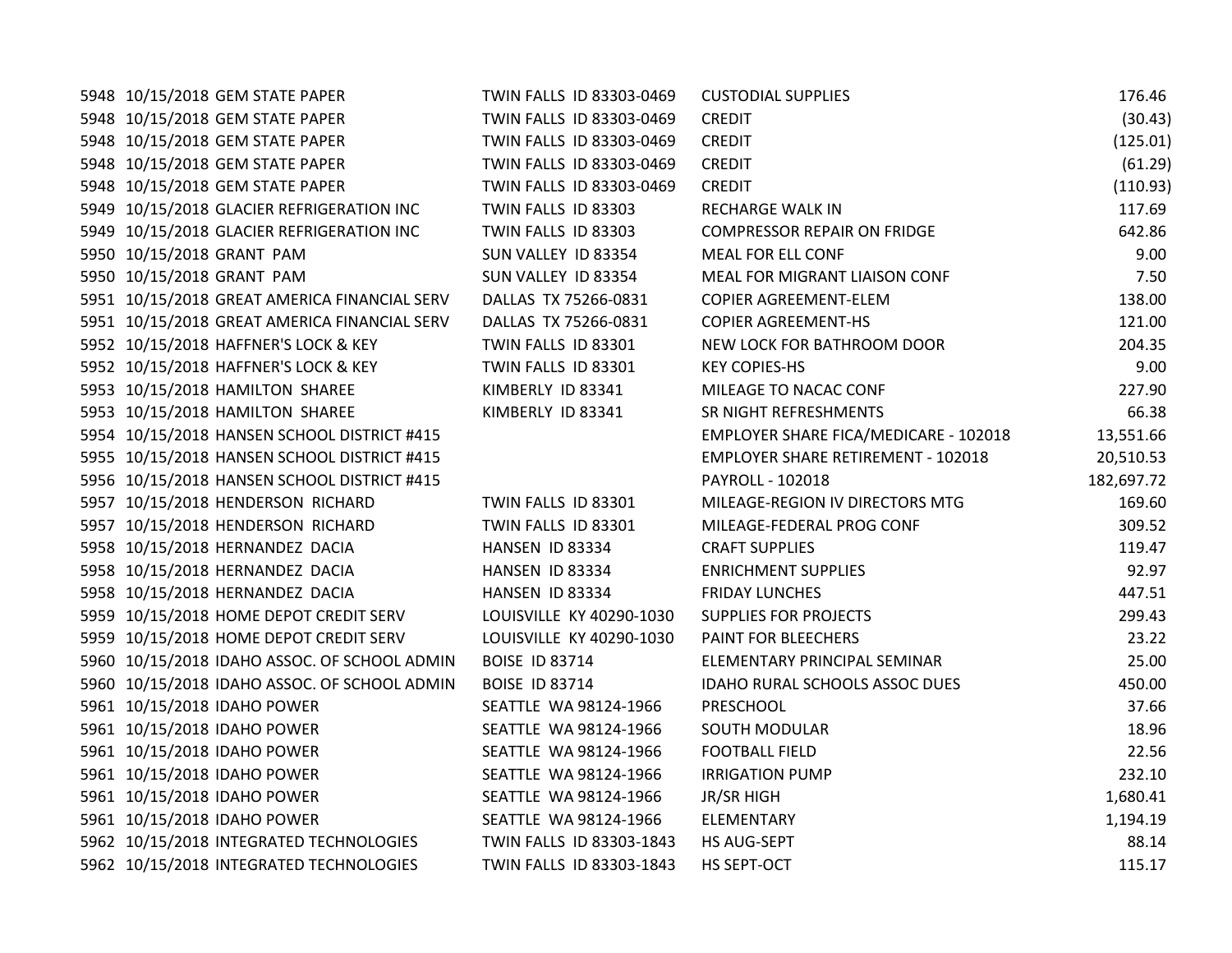| 5962 10/15/2018 INTEGRATED TECHNOLOGIES       | TWIN FALLS ID 83303-1843                | ELEM (XEROX) AUG-SEPT              | 58.72    |
|-----------------------------------------------|-----------------------------------------|------------------------------------|----------|
| 5962 10/15/2018 INTEGRATED TECHNOLOGIES       | TWIN FALLS ID 83303-1843                | ELEM (SHARP) AUG-SEPT              | 133.05   |
| 5963 10/15/2018 INTERMOUNTAIN GAS             | <b>BOISE ID 83732</b>                   | PRESCHOOL                          | 11.59    |
| 5963 10/15/2018 INTERMOUNTAIN GAS             | <b>BOISE ID 83732</b>                   | JR/SR HIGH                         | 34.42    |
| 5964 10/15/2018 MEADOW GOLD DAIRIES-BOISE     | DENVER CO 80271-0960                    | <b>MILK</b>                        | 1,482.04 |
| 5965 10/15/2018 MOORE SMITH BUXTON & TURCKE   | <b>BOISE ID 83714</b>                   | PROFESSIONAL SERVICES              | 170.00   |
| 5966 10/15/2018 NAPA AUTO PARTS               | TWIN FALLS ID 83303-1425                | SILICONE & PWR STEERING FLUID      | 23.07    |
| 5966 10/15/2018 NAPA AUTO PARTS               | TWIN FALLS ID 83303-1425                | <b>SHOP TOWELS</b>                 | 5.49     |
| 5967 10/15/2018 NORCO                         | SALT LAKE CITY UT 84141-312/TANK RENTAL |                                    | 5.96     |
| 5968 10/15/2018 OFFICE DEPOT                  | TWIN FALLS ID 83301                     | <b>CLASSROOM TONER</b>             | 165.59   |
| 5968 10/15/2018 OFFICE DEPOT                  | TWIN FALLS ID 83301                     | HP 305A COLOR PACK                 | 356.99   |
| 5968 10/15/2018 OFFICE DEPOT                  | TWIN FALLS ID 83301                     | <b>BLACK TONER</b>                 | 84.55    |
| 5968 10/15/2018 OFFICE DEPOT                  | TWIN FALLS ID 83301                     | <b>COLORED PRINTER TONER</b>       | 244.98   |
| 5968 10/15/2018 OFFICE DEPOT                  | TWIN FALLS ID 83301                     | <b>BLACK TONER</b>                 | 61.99    |
| 5969 10/15/2018 PRIMARY THERAPY SOURCE        | TWIN FALLS ID 83301                     | <b>OCCUPATIONAL THERAPY</b>        | 1,564.80 |
| 5969 10/15/2018 PRIMARY THERAPY SOURCE        | TWIN FALLS ID 83301                     | PHYSICAL THERAPY                   | 1,087.95 |
| 5970 10/15/2018 PSI ENVIRONMENTAL             | TWIN FALLS ID 83301-7873                | JR/SR HIGH                         | 172.43   |
| 5970 10/15/2018 PSI ENVIRONMENTAL             | TWIN FALLS ID 83301-7873                | <b>ELEM</b>                        | 72.70    |
| 5971 10/15/2018 4TH DIST SUPERINTENDENT ASSOC | WENDELL ID 83355                        | <b>SUPERINTENDENT DUES</b>         | 150.00   |
| 5972 10/15/2018 RIDLEY'S                      | TWIN FALLS ID 83301                     | PRE SCHOOL SNACKS/SUPPLIES         | 66.73    |
| 5973 10/15/2018 ROBERTSON SUPPLY INC          | NAMPA ID 83653-1366                     | <b>BATHROOM REPAIR SUPPLIES</b>    | 390.41   |
| 5974 10/15/2018 SELECT SOURCE INC             | KIMBERLY ID 83341                       | <b>KEYS FOR COMPUTER LAB</b>       | 4.98     |
| 5975 10/15/2018 STATE TAX COMMISSION          | BOISE ID 83707-0076                     | LUNCH RM                           | 1.57     |
| 5976 10/15/2018 SUPER DUPER INC               | <b>GREENVILLE SC 29616</b>              | <b>ARTICULATION RESPONSE FORMS</b> | 45.99    |
| 5976 10/15/2018 SUPER DUPER INC               | <b>GREENVILLE SC 29616</b>              | <b>SHIPPING</b>                    | 7.50     |
| 5977 10/15/2018 TEK-HUT                       | TWIN FALLS ID 83301                     | <b>INTERNET SERVICE</b>            | 1,500.00 |
| 5977 10/15/2018 TEK-HUT                       | TWIN FALLS ID 83301                     | <b>SYSTEM SUPPLIES</b>             | 405.70   |
| 5978 10/15/2018 TOOLS FOR SCHOOLS             | EMMETT ID 83617                         | <b>FOOD SUPPLIES</b>               | 4,843.12 |
| 5979 10/15/2018 TOUCHBOARDS                   | LONG BRANCH NJ 07740                    | <b>INFOCUS PROJECTOR BULB</b>      | 187.06   |
| 5980 10/15/2018 U.S. POSTAL SERVICE           |                                         | PREPAID POSTAGE FOR POSTAGE METER  | 800.00   |
| 5981 10/15/2018 UI EXTENTION TWIN FALLS CNTY  | TWIN FALLS ID 83301                     | FLL TEAM REG ROBITICS MEET 12/8/18 | 329.89   |
| 5982 10/15/2018 VALLEY WIDE COOPERATIVE       | JEROME ID 83338                         | <b>GAS CREDIT</b>                  | (4.45)   |
| 5982 10/15/2018 VALLEY WIDE COOPERATIVE       | JEROME ID 83338                         | LAWN MOWER FUEL                    | 36.71    |
| 5982 10/15/2018 VALLEY WIDE COOPERATIVE       | JEROME ID 83338                         | YELLOW BUS FUEL                    | 1,304.07 |
| 5982 10/15/2018 VALLEY WIDE COOPERATIVE       | JEROME ID 83338                         | <b>DEF</b>                         | 80.22    |